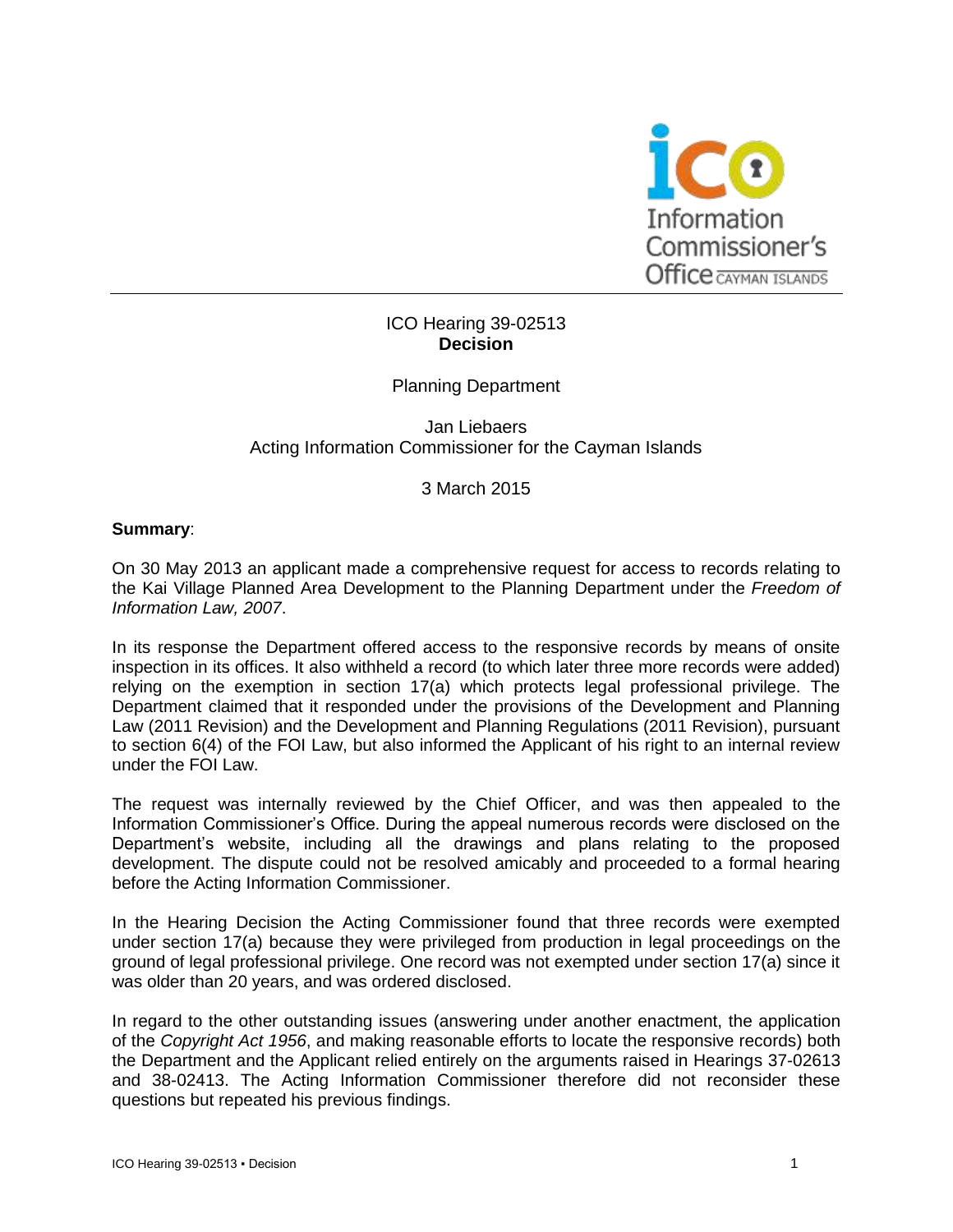# **Statutes<sup>1</sup> Considered:**

*Cayman Islands Constitution Order 2009 (2009 No. 1379) Freedom of Information Law 2007 Freedom of Information (General) Regulations 2008 Interpretation Law (1995 Revision) Freedom of Information Act (UK) 2000 (2000 c.36)*

# **Contents:**

# **A. INTRODUCTION**

- [1] The planning application for the Kai Village Planned Area Development (KVPAD) in Cayman Kai, and the subsequent consultation in accordance with the *Development and Planning Law (2011 Revision)* (DPL) and *Development and Planning Regulations (2013 Revision)* (DPR) elicited a great deal of interest from the public. Some 40 requests for access to related records were made to the Planning Department (the Department) under the *Freedom of Information Law, 2007* (FOI Law), three of which, including the present request, proceeded to an appeal and formal hearing. Two previous Hearing Decisions were issued in this regard, namely Decisions 37-02613 on 28 May 2014, and 38-02413 on 16 October 2014.
- [2] The Applicant made a request to the Department on 30 May 2013, as follows:

*We are aware of the Freedom of Information Law and would ask that I be provided with copies of all regulations and correspondence with respect to consideration of such* 

l

<sup>1</sup> In this decision all references to sections are to sections under *the Freedom of Information Law, 2007*, and all references to regulations are to the *Freedom of Information (General) Regulations 2008*, unless otherwise specified. Where several laws are being discussed in the same passages, all relevant legislation has been indicated.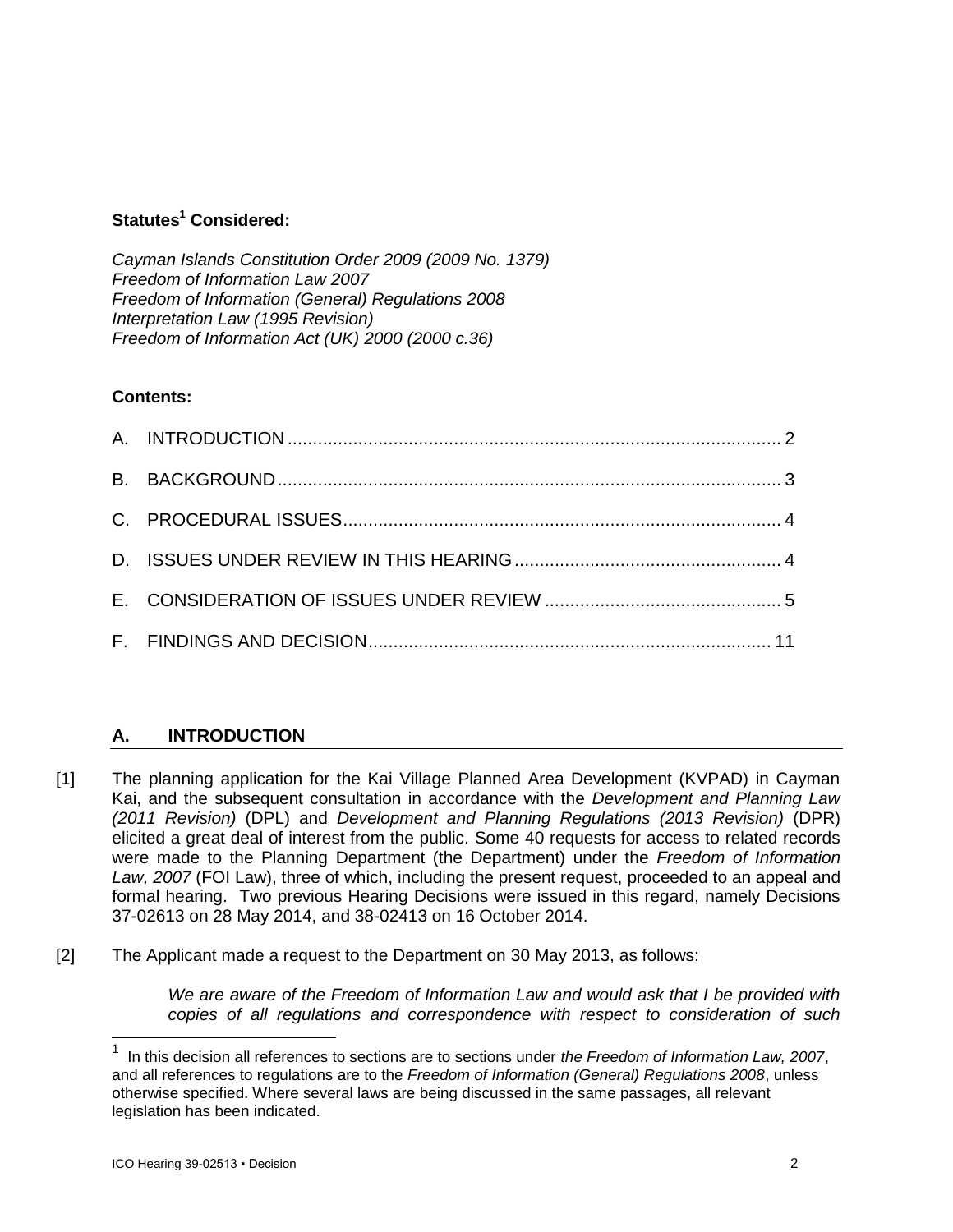*Planned Area Development applications, including the rules and procedures governing the operation of the Central Planning Authority. Please also provide all records relating to this PAD application so that I can carefully consider and prepare my arguments for submission before any formal consideration of this application.* 

- [3] The Department responded on 25 June 2013. It offered access to the responsive records by means of onsite inspection in its offices only, pursuant to the provisions of the DPL. It also withheld a record under section 17(a) of the FOI Law for reasons of legal professional privilege ("LPP"). The Department on the one hand claimed that its answer fell outside the FOI Law, by virtue of section 6(4), and on the other hand pointed out the Applicant's right to an internal review under the FOI Law.
- [4] The Applicant requested an internal review of the initial decision on 26 June, and received the Chief Officer's internal review decision in response on 26 July 2013. The internal review upheld the Department's initial decision.
- [5] The Applicant made an appeal to the Information Commissioner's Office (ICO) on 8 August 2013. The appeal was accepted on 14 August 2013.
- [6] Throughout the appeal and while the preparations for the present Hearing were ongoing, numerous additional records were disclosed on the Department's website. These included CPA minutes and all the drawings and plans relating to the KVPAD application.
- [7] The appeal could not be resolved amicably and the pre-hearing investigation was stopped, and the formal hearing process was started. The disclosure of additional records continued when the preparations for the hearing had started.

# **B. BACKGROUND**

[8] The Department's functions are summarized in its mission statement:

*To ensure that all development applications are processed efficiently, courteously, unbiased and in accordance with the development plans and associated legislation so that the physical development of the Islands is aesthetically pleasing, environmentally friendly, sustainable, technically sound, promotes a strong economy, and provides an unparalleled quality of life for existing and for future generations.*

- [9] The Department is comprised of four divisions: Current Planning, Building Control, Policy Development, and Administration.
- [10] The Current Planning section (CP) is responsible primarily for processing development applications for presentation to the Central Planning Authority (CPA) on Grand Cayman and the Development Control Board (DCB) on the Sister Islands.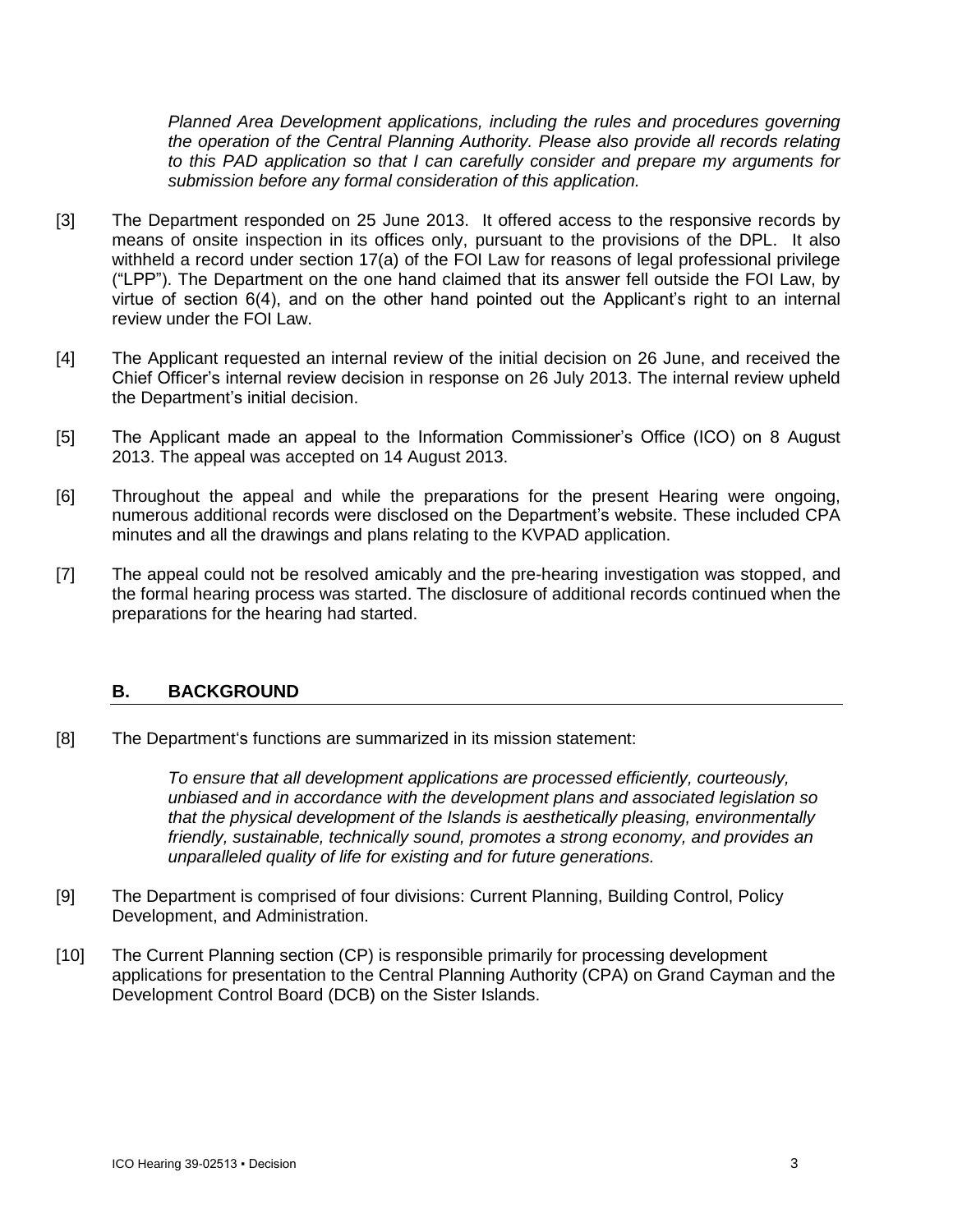# **C. PROCEDURAL ISSUES**

- [11] The Applicant notes some of the same procedural issues that have already been discussed in my Decisions 37-02613 and 38-02413, without adding further evidence or argumentation.
- [12] The Applicant also draws my attention to alleged unfairness and breaches of constitutional rights in regard to the Department's application and interpretation of the access and notification provisions of the DPL and DPR, in particular the limitations it has placed on access to planning application records by potential appellants under the planning laws.
- [13] I have explored these questions in depth in Decision 38-02413, as well as in the earlier Decision 37-02613, in so far as possible without making *ultra vires* pronouncements about legislation over which I have no authority. I refer to paragraphs 27-30 of Decision 37-02613 for my views on these matters. The Applicant may wish to explore whether it would be appropriate for him to seek redress through the courts, but these matters cannot be resolved in an appeal under the FOI Law.
- [14] For further guidance on some of the additional procedural questions raised by the Applicant, I refer to my discussion of procedural issues in Hearing Decisions 37-02613 and 38-02413.

# **D. ISSUES UNDER REVIEW IN THIS HEARING**

- [15] The following four issues are under review in this Hearing, as listed in the Fact Report:
	- **1. Whether records may be exempted under sections 17 (a) of the FOI Law;**
	- **2. Whether access to records is already provided pursuant to another enactment, namely the Development and Planning Law (2011 Revision) and the Development and Planning Regulations (2011 Revision) in accordance with section 6(4) of the FOI Law;**
	- **3. Whether the provision of paper, or electronic copies of drawings or plans would be an infringement of intellectual property rights under the Copyright Act 1956 as per section 10(3)(b) of FOI Law, taking into consideration section 54(3)(b) of the FOI Law.**
	- **4. Whether a reasonable search was conducted by the Public Authority to identify the responsive records as per regulation 6(1) of the FOI Regulations 2008.**
- [16] The two parties draw different conclusions from the fact that these same questions, relating to the same exact records in dispute, were also before me in Hearings 37-02613 and 38-02413.
- [17] The Department points out that the current Hearing is identical to Hearing 37-02613, and invites me to reach a decision that is consistent with my conclusions in that Hearing. Its submission is identical to the submission it made in the previous two Hearings.
- [18] The Applicant, on the other hand, while acknowledging that he has read Decision 38-02413, states that he wishes to adopt "the reasoning of the Applicant in Appeal 38 and [to reject] the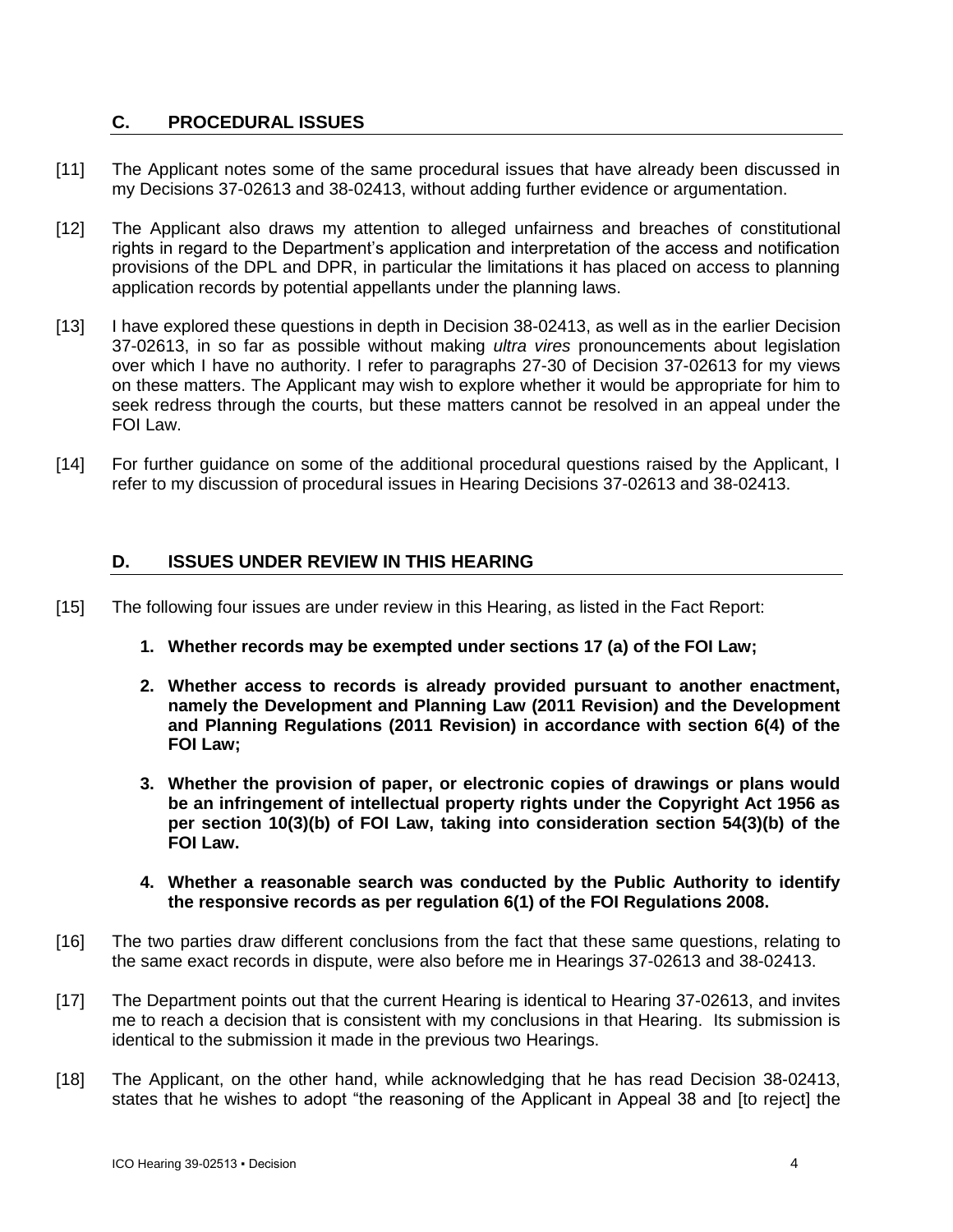arguments of the Planning Department". He dismisses the notion that my findings on the issues under review in the present case should be determined by the outcome of the previous two Decisions.

- [19] Bearing in mind that the Department's position has remained entirely unchanged from its submission in the previous related cases, and that the Applicant has provided arguments for the first issue under review only, I believe it is proper for me to consider the first issue only.
- [20] Given the lack of new evidence and argumentation on the second, third and fourth issue under review, I do not intend to reconsider those matters in this Decision. I have nothing further to add to these questions, and consider them *res judicatae*. For convenience, I have repeated my previous findings on those issues below.

# **E. CONSIDERATION OF ISSUES UNDER REVIEW**

### **1. Whether records may be exempted under section 17(a)?**

[21] Section 17(a) provides:

*17. An official record is exempt from disclosure if-*

*(a) it would be privileged from production in legal proceedings on the ground of legal professional privilege; or*

*…* [22] Section 6(2) provides:

> *(2) The exemption of a record or part thereof from disclosure shall not apply after the record has been in existence for twenty years unless otherwise stated in this Law.*

- [23] Unlike the parallel exemption in the UK Freedom of Information Act, 2000, the exemption relating to legal professional privilege in the FOI Law is not subject to a public interest test.
- [24] Section 3(7) provides:

*(7) Nothing in this Law shall be read as abrogating the provisions of any other Law that restricts access to records.*

#### The position of the Department:

- [25] In words that are exactly identical to its submission in the parallel hearings 37-02613 and 38- 02413, the Department clarifies that the exemption in section 17(a) is being claimed in respect of four documents which in their view are "pieces of legal advice". They are communications respectively dated 26 June 1989, 19 August 1994, 30 March 2001 and 31 July 2007.
- [26] The application of the exemption and the Department's claim of legal advice privilege is based upon the delineation of the privilege by the courts in *Balabel and another v Air India* [1988] 1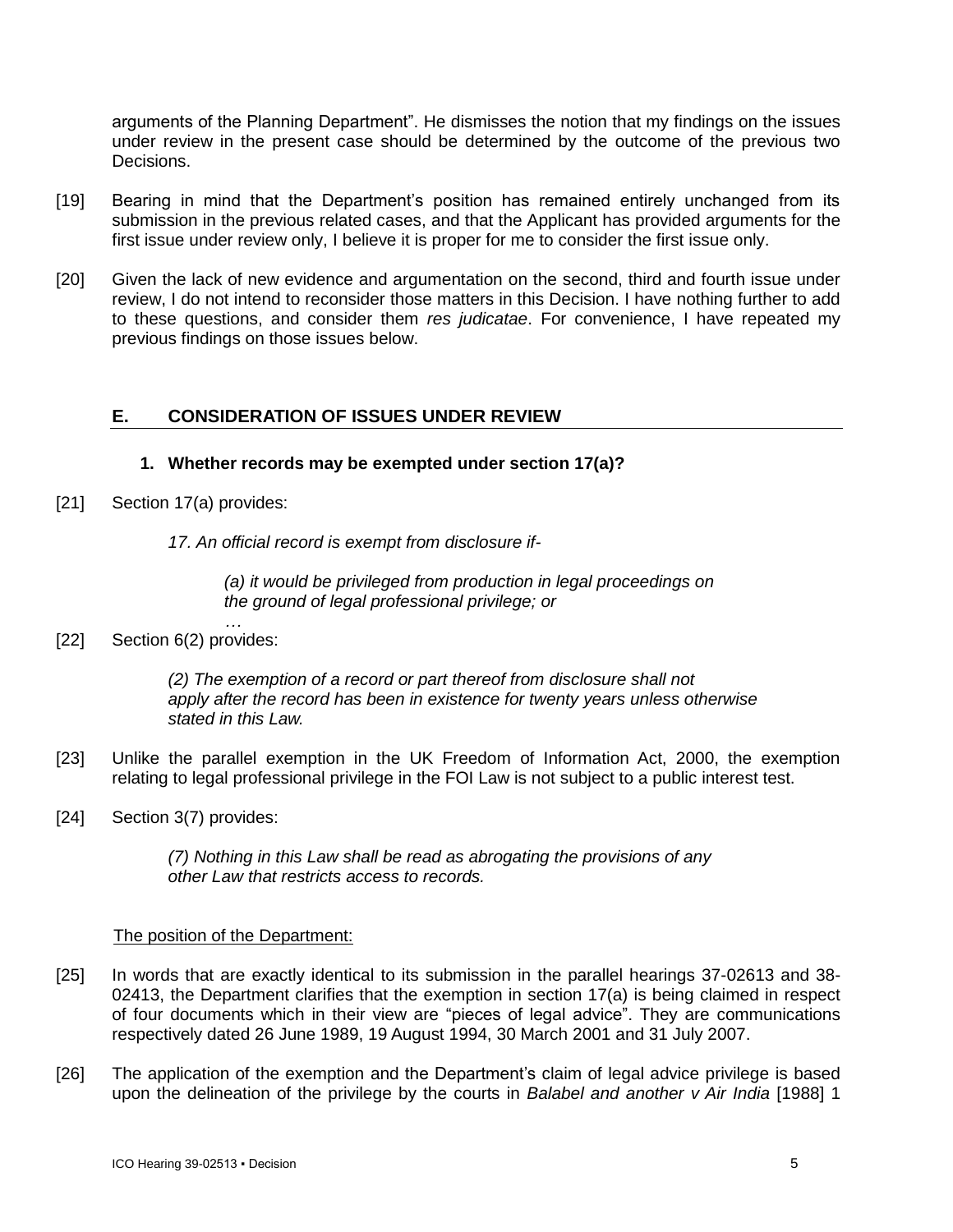CH. 317, *Three Rivers DC v Bank of England* (No.5) [2004] 2 WLR 1274, and *Three Rivers DC v Bank of England* (No.6) [2004] UKHL 48. Specifically, the privilege will attach to confidential communications between a legal professional and his client undertaken for the dominant purpose of giving or obtaining legal advice. The Department claims that these four documents are such communications.

- [27] The Department points out that legal advice is not restricted to advice on the client's legal rights and liabilities but also includes "advice as to what should prudently and sensibly be done in the 'relevant legal context'".
- [28] The Department contends that the four documents are communications provided by the Attorney General's Chambers in March 2001 and July 2007, which are subject to legal professional privilege. The advice was rendered after,

*extensive research in the area of law upon which advice was sought and provided a reasoned opinion on the particular area. The advice provided direction on the law to the client and clarified certain obligations. It is clear that the purpose of the communication between the Department of Planning and the legal advisers for the Government was to seek legal advice.*

[29] The Department has not addressed the question of the age of the responsive records in the light of the application of section 6(2), quoted above.

### The position of the Applicant:

- [30] The Applicant states that he has read my Hearing Decision 38-02413, and "to the extent that the issues are the same I adopt the reasoning of the Appellant in Appeal 38 and reject the arguments of the Planning Department."
- [31] However, the Applicant rejects the notion that the present appeal,

*should be determined by the outcomes of Appeal 37 and 38, particularly when I don't know all of what was submitted in those appeals and I don't know whether the Information Commissioner had all of the relevant facts and law relevant to my appeal in front of him when he made his previous decisions.*

- [32] In particular, the Applicant rejects my interpretation of section 3(7) in paragraphs 51-53 of Decision 38-02413, and my decision not to order the record, which was found to be legally privileged but more than 20 years old, disclosed pursuant to section 6(2).
- [33] The Applicant brings the *Cayman Islands Interpretation Law, 1995* to my attention in respect of the application of section 3(7) of the FOI Law. The Department solely relied on section 17(a), and not on section 3(7), and the Applicant asks that I address specifically whether the Interpretation Law "permits section 3(7) of the FOI Law to be applied" to determine whether a record older than 20 years old should be disclosed.
- [34] The Applicant says that the FOI Law must be interpreted in accordance with the Interpretation Law, section 2 of which,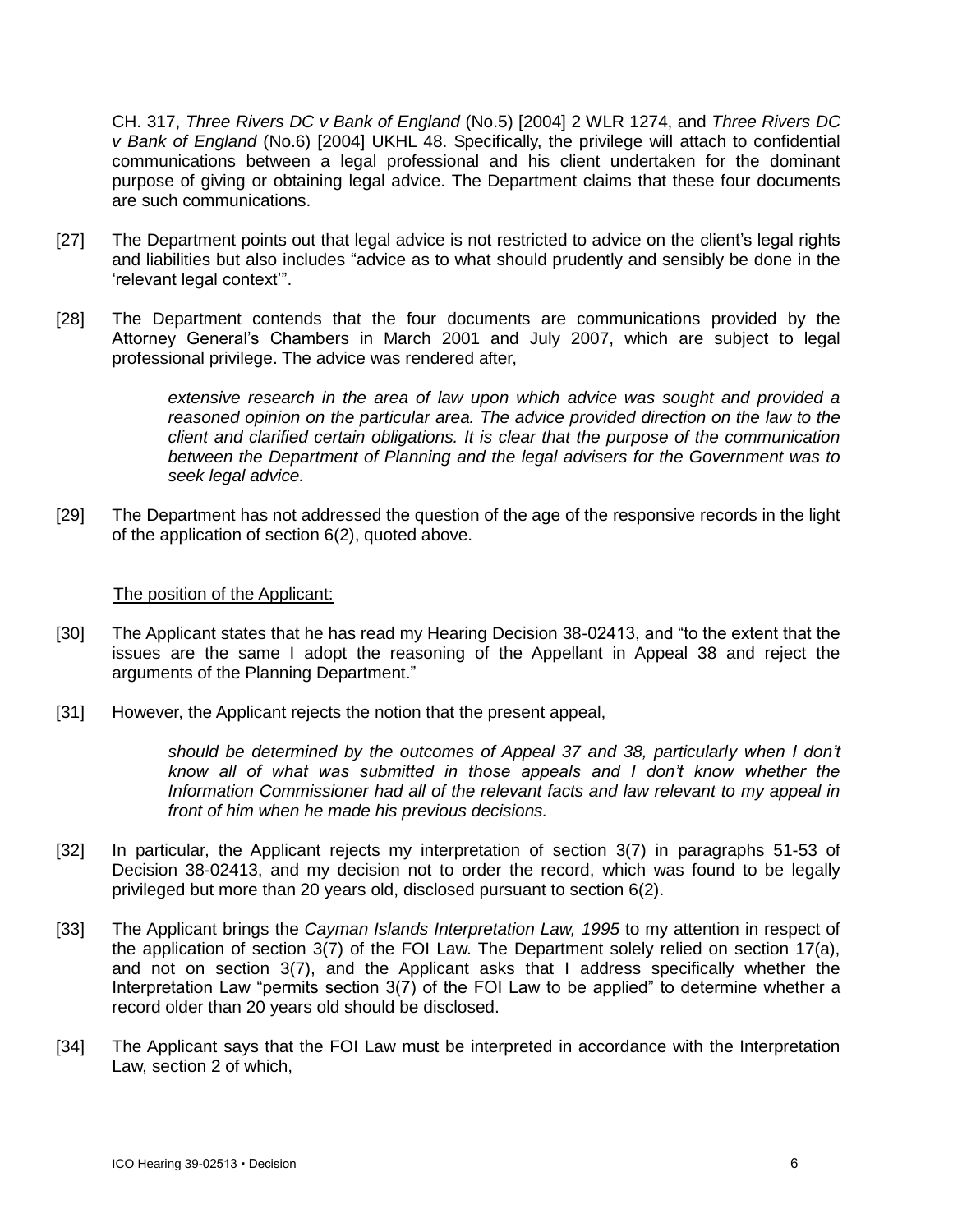*says that the word 'Law,' when it is capitalized, as it is in the phrase 'any other Law' found in section 3(7) of the FOI Law, only refers to legislation of different types and does not include the common law.*

- [35] The Applicant states his belief that there is no basis for interpreting "the Law" in section 3(7) "as anything other than what the Interpretation Law says", and that, if the Legislators had intended section 3(7) to cover both statute and common law, they would have made this clear in the text of the FOI Law. He concludes that, since section 3(7) refers only to statute law (i.e. capitalized "Law"), the section does not apply to the common law, and the record in question, which is more than 20 years old, is therefore not covered by any exemption and must be disclosed.
- [36] Finally, the Applicant notes that,

*Government papers are almost all released to the public after the passage of years. That is the case even with Cabinet papers which become open to access with the passage of time. There is therefore no basis for thinking that the Legislative Assembly intended section 3(7) to include the common law which would put the records requested in this appeal beyond release potentially for all time.*

# Discussion:

- [37] As the Applicant states, Decision 38-02413 dealt *inter alia* with the question of the application of the exemption in section 17(a), relating to legal professional privilege. In that Decision I concluded that of the four responsive records in question, three are legally privileged and covered by the exemption, namely the communications dated 19 August 1994, 30 March 2001 and 31 July 2007. I also concluded that the fourth document, a communication dated 26 June 1989, is legally privileged, but it is not exempted because it was more than 20 years old at the time the request was first dealt with by the Department. However, in respect of this last document, I found that it remains privileged nonetheless, by virtue of section 3(7) and the common law of legal professional privilege.<sup>2</sup>
- [38] The 1989 record is a confidential communication received by the Director of Planning from his professional legal advisor in the Attorney General's Chambers. It consists of confidential legal advice within the relevant legal context, and I have not seen any evidence that the privilege has been waived or has otherwise been lost. Therefore, the document is subject to legal professional privilege.
- [39] However, by virtue of section 6(2) the exemption in section 17(a) expires after the responsive record is 20 years old, which is the case here.
- [40] The Applicant's arguments in relation to sections 3(7) and 6(2) relate to the 1989 document only, since it is the only of the four documents which at the time of the request was over 20 years old.
- [41] Since the 1989 record constitutes legal advice provided by the hand of the Attorney General personally, an argument could also be made that the exemption in section 20(1)(c) would apply, but would also cease to apply after 20 years by reason of section 6(2). Section 20(1)(c ) provides:

 $\overline{a}$ 2 *ICO Hearing Decision 38-02413 Planning Department* 16 October 2014 paras 49-53, 56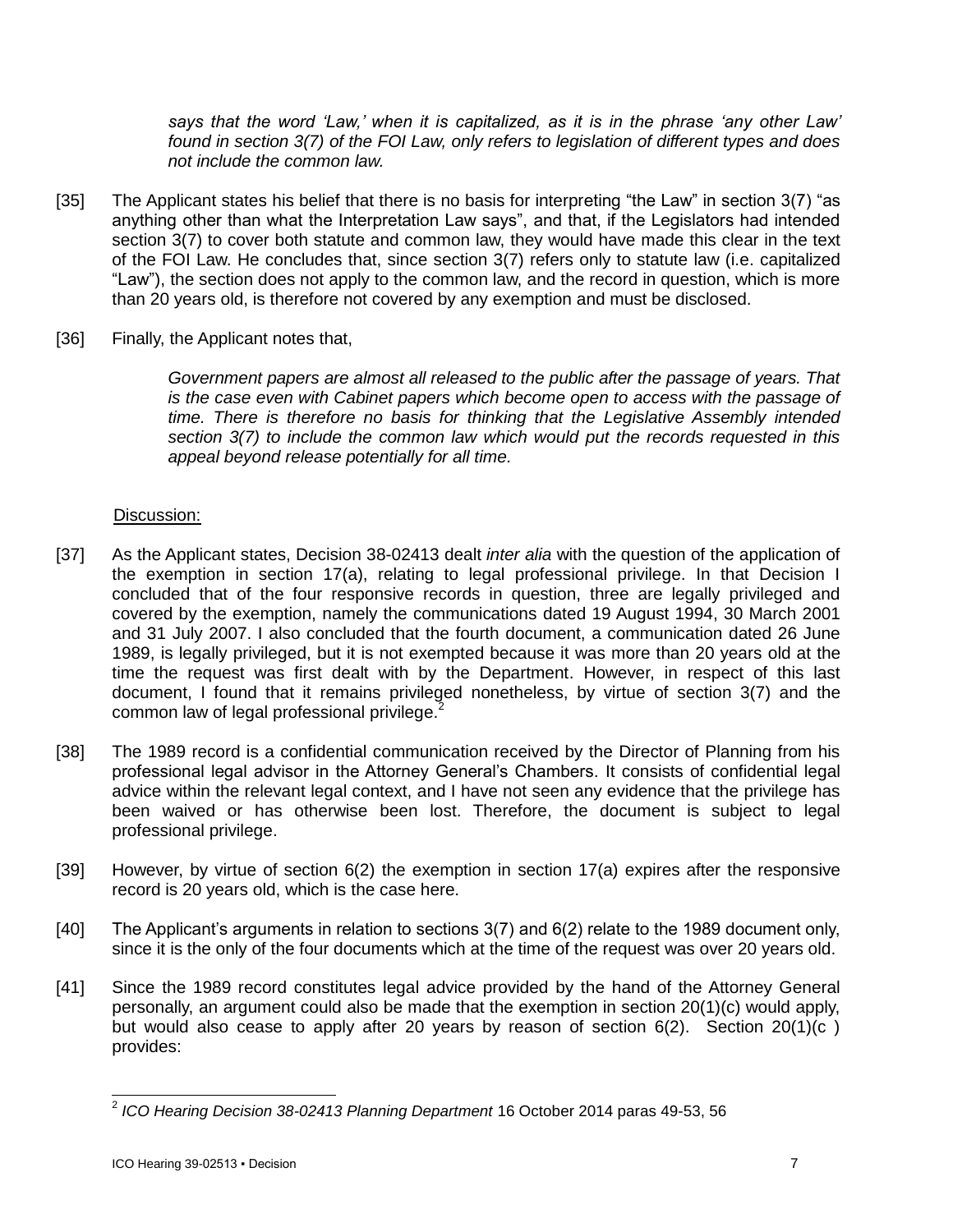*20. (1) A record is exempt from disclosure if-*

*… (c) it is legal advice given by or on behalf of the Attorney-General; or …*

- [42] In the earlier Decision 38-02413 I applied section 3(7) to the 1989 letter out of an abundance of caution, in view of the fact that, unlike the Supreme Court of Canada<sup>3</sup>, the English and Caymanian courts continue to hold that legal professional privilege does not expire and can "only be overridden by legislation".<sup>4</sup>
- [43] In reaching that Decision I was also mindful that the common law of legal professional privilege represents a very strong public interest both for reasons of protecting the general right to privacy and the right to access to justice, both of which have been enshrined in the *Cayman Islands Constitution Order, 2009.* It is therefore imperative that the common law of legal professional privilege not be abrogated lightly.
- [44] In *Special Commissioner and Another, Ex P Morgan Grenfell & CO Ltd* [2002] UKHL 21, referring to R v Derby Magistrates Court, Ex Parte B [1996] AC 497, Lord Hoffmann, speaking for the majority of the Court, expressed the following principles in respect of legal professional privilege:

*7. … First, LPP is a fundamental human right long established in the common law. It is a necessary corollary of the right of any person to obtain skilled advice about the law. Such advice cannot be effectively obtained unless the client is able to put all the facts before the adviser without fear that they may afterwards be disclosed and used to his prejudice…. It has been held by the European Court of Human Rights to be part of the right of privacy guaranteed by article 8 of the [European] Convention [on Human Rights] (Campbell v United Kingdom (1992) 15 EHRR 137; Foxley v United Kingdom (2000) 31 EHRR 637)…*

*8. Secondly, the courts will ordinarily construe general words in a statute, although literally capable of having some startling or unreasonable consequence, such as overriding fundamental human rights, as not having been intended to do so. An intention to override such rights must be expressly stated or appear by necessary implication…<sup>5</sup> [emphasis added]*

[45] This approach was adopted by the UK Information Tribunal in Ministry of Justice v Information Commissioner EA/2007/0016:

> *… the great force of the public interest in preserving confidentiality across [legal professional privilege] has been acknowledged and repeated by courts at the highest level, so that the courts will maintain non-disclosure of legal advice even where the exercise of the privilege may impede the proper administration of justice in the individual*  case... Further, the strength of the public interest in maintaining legal professional *privilege is such that it will not be treated as abrogated by general words used in a*

l

<sup>3</sup> *Blanks v Canada (Minister of Justice)* [2006] 2 S.C.R 319 2006 SCC 39 paras 34-41

<sup>4</sup> *Three Rivers DC v Governor and Company of the Bank of England (No 5)* [2004] UKHL 48 para 25 5

*Special Commissioner and Another, Ex P Morgan Grenfell & CO Ltd* [2002] UKHL 21 paras 7-8, 16 and 30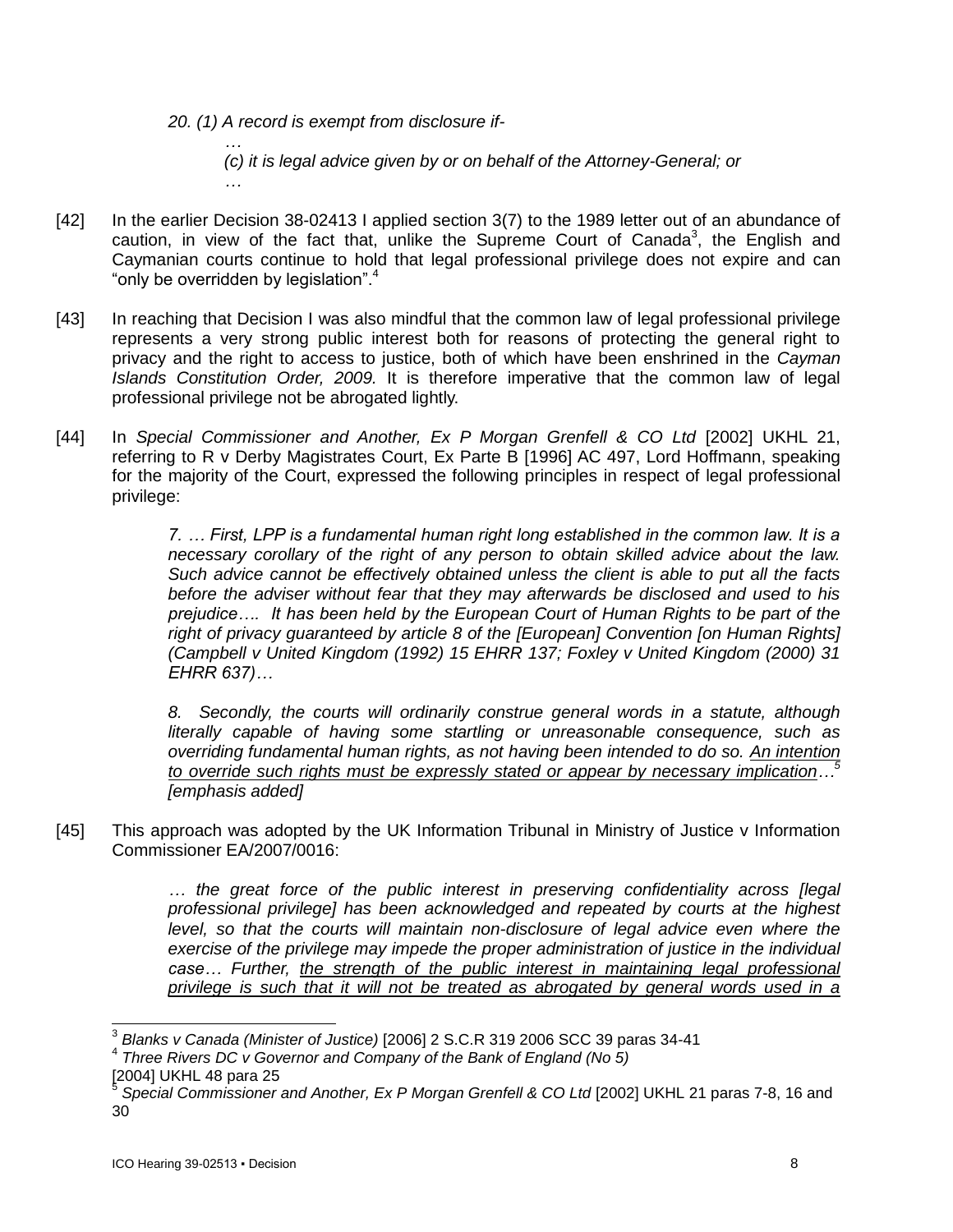*statute – rather, clear, specific and express language would be required: see R v IRC, ex p Morgan Grenfell [2003] 1 AC 563.<sup>6</sup> [emphasis added]*

[46] The term "Law" is not defined in the FOI Law, but the *Interpretation Law (1995 Revision)* provides two explanations for the term. The first one, in section 2 under the marginal title "Definition", is as follows:

*2. In this Law-*

*"Law" means any Law and any regulations made thereunder, and any prerogative Order of the Sovereign in Council applicable exclusively to the Islands, whether enacted before or after the commencement of this Law.*

[47] As well, in section 3(1) of that Law, under the marginal title "Interpretation of terms applicable generally", the following appears:

*"Law" includes any Order in Council;*

[48] The term "Order in Council" is further listed in section 3(1) of that Law as meaning:

*"Order in Council" means any prerogative Order of the Sovereign in Council applicable exclusively to the Islands;*

- *[49]* Furthermore, the same section of that Law provides that the term "common law" "*… means the common law of England"*
- [50] I find this dual approach to the definition of "Law" in the *Interpretation Law* somewhat unclear. The definition of "Law" in section 2 of that Law appears to relate to the subject matter and application of the *Interpretation Law* itself. It provides that the *Interpretation Law* applies to enactments.
- [51] The *Interpretation Law* assists in the interpretation of enactments, in part by means of the "interpretation of terms applicable generally", many of which are further explained in section 3(1) of that Law, which is plainly intended to give guidance on the interpretation of terms with general application, and is therefore relevant to the question how the term "Law" is to be interpreted in this case. Section 3(1) does not explicitly restrict the term "Law" to enactments, nor expressly excludes the common law.
- [52] However, it cannot be denied that the *Interpretation Law* provides distinct definitions for "Law" and "common law", and neither one is said to include (or exclude) the other.
- [53] As well, section 48 of the *Interpretation Law* deals with the interplay between two or more Laws, as well as between statutory and common law, by providing:

*48. Where any act or omission constitutes an offence under two or more Laws, or both under a Law and under the common law, the offender shall, unless the contrary intention appears, be liable to be prosecuted and punished under either or any of those Laws or under the common law, but shall not be liable to be punished twice for the same offence.*

 $\overline{a}$ <sup>6</sup> *Ministry of Justice v Information Commissioner* 6 August 2007 EA/2007/0016 para 22(3)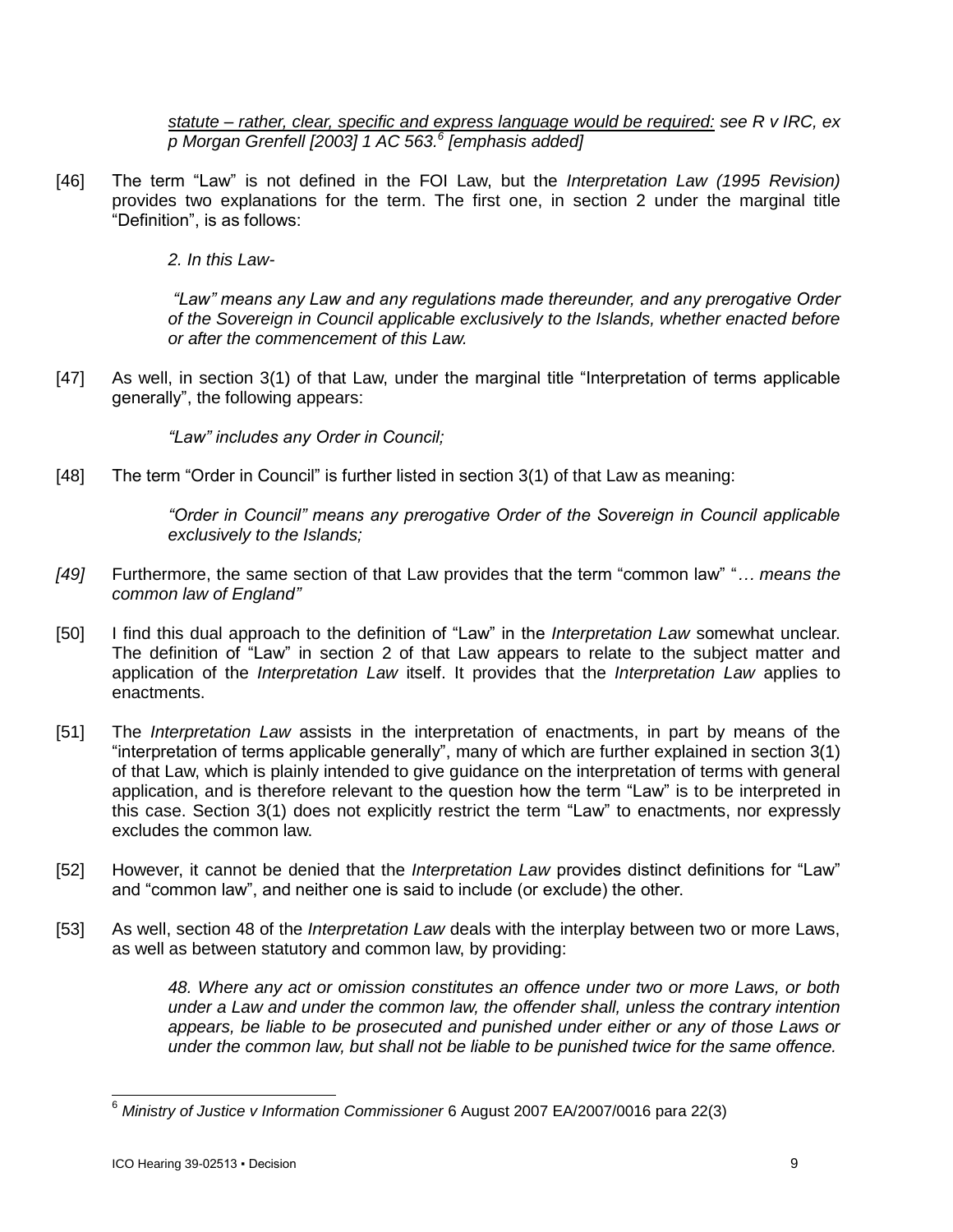While this provision relates to offences, which is not directly relevant to the present discussion, it does demonstrate to some degree that the "Law" and the "common law" are distinct in the framework of the *Interpretation Law*.

- [54] The 20-year limit to the application of the exemption relating to legal professional privilege in the FOI Law clearly contradicts the common law rules, however, a presumption against implied repeal does not assist since the common law of legal professional privilege is explicitly addressed in the FOI Law, where it is listed as an exemption (s.17(a)). Therefore, the concept of legal professional privilege itself remains intact, even though the privilege will no longer apply in the circumstances where a legally privileged record is more than 20 years old, as provided in section 6(2).
- [55] Therefore, the way in which the FOI Law deals with legal professional privilege meets the criteria expressed by Lord Hoffman, quoted above, in that the provisions are expressly stated, and also appear by necessary implication to override the common law rules relating to legal professional privilege. Section 3(7) therefore does not apply, and the application of section 6(2) in terms of the exemption in section 17(a) remains in effect.
- [56] I consider that this conclusion is consistent with the objectives of the FOI Law, as expressed in sections 4 and 6(1), of reinforcing governmental accountability, transparency and public participation in national decision making by granting a general right of access to government records, in this case legal advice provided to the Planning Department more than 20 years ago.
- [57] Finally, I note that the parallel exemption in section 42 of the UK *Freedom of Information Act 2000* also provides for an expiry of the exemption after 30 years by virtue of section 63(1) of that Act.
- [58] **For these reasons, I find that the communication dated 26 June 1989 is no longer protected against disclosure under section 17(a) by reason of section 6(2), since it is more than 20 years old, and I require that the Planning Department disclose it.** 
	- **2. Whether access to records is already provided pursuant to another enactment, namely the Development and Planning Law (2011 Revision) and the Development and Planning Regulations (2011 Revision) in accordance with section 6(4) of the FOI Law;**
	- **3. Whether the provision of paper, or electronic copies of drawings or plans would be an infringement of intellectual property rights under the Copyright Act 1956 as per section 10(3)(b) of FOI Law, taking into consideration section 54(3)(b) of the FOI Law.**
	- **4. Whether a reasonable search was conducted by the Public Authority to identify the responsive records as per regulation 6(1) of the FOI Regulations 2008.**
- [59] In relation to these three remaining issues under review, the Department's submission is identical to its submission in Hearing 38-02413, and it has not sent me a reply submission. For his part, the Applicant refers to these issues in general terms only, in his submission and reply submission, and expresses the wish to adopt "the reasoning of the Applicant in Appeal 38 and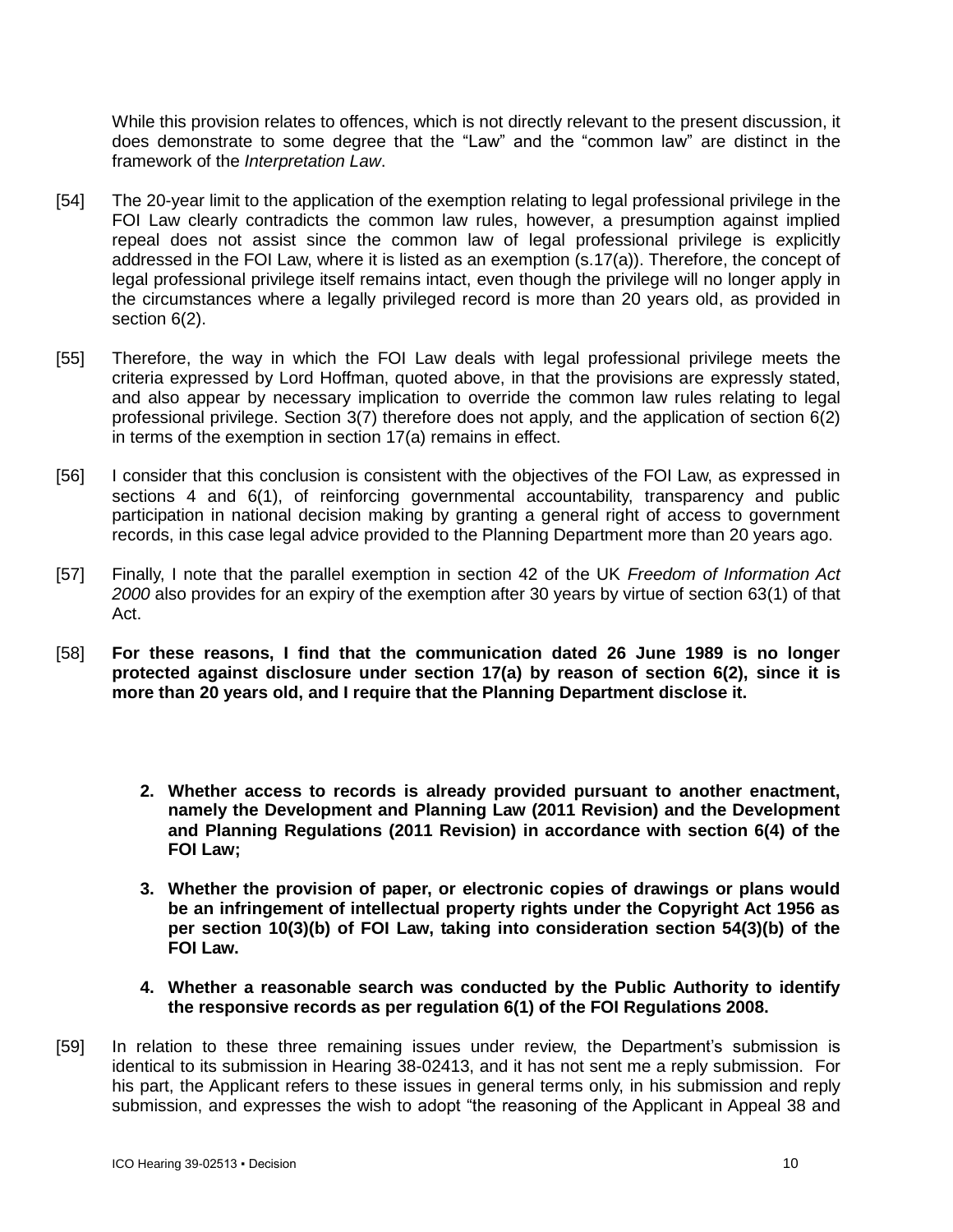[to reject] the arguments of the Planning Department". Neither the Applicant, nor the Department has therefore added any new argumentation to these three issues.

- [60] In the interest of expediency, and in view of the lack of new evidence or argumentation, I am not prepared to reconsider these questions as I consider that they have already been decided. I refer to paragraphs 57-112 of Decision 38-02413 for my reasoning in support of the following findings.
- [61] **In relation to issue 2, I find that the Department's reliance on section 6(4)(a) is not justified as that section is not engaged, and the Department should have responded under the FOI Law, as it subsequently did.**
- [62] **In relation to issue 3, I find that the Applicant has no avenue for appealing this issue, as it is hypothetical, and I will consequently not decide this question.**
- [63] **In relation to issue 4, I find that the Department did not initially make reasonable efforts to locate all records that were subject to the application for access at the time of the initial decision, as required under regulation 6(1). However, through the identification and disclosure of further records in the course of the appeal, this initial failure has been satisfactorily addressed, and no further corrective steps are required.**

# **F. FINDINGS AND DECISION**

Under section 43(1) of the *Freedom of Information Law, 2007* I make the following findings and decision:

#### **Findings and decision:**

- (1) In respect of the four documents that were claimed by the Planning Department to be exempt under section 17(a) of the *Freedom of Information Law*, 2007, I find:
	- (a) the document dated 26 June 1989 is not exempted under section 17(a) by virtue of section 6(2) since the document is over twenty years old. As no other exemption applies to it, I require that the Department disclose this record; and,
	- (b) the three documents dated 19 August 1994, 30 March 2001 and 31 July 2007 are exempt by reason of section 17(a) as they are privileged from production in legal proceedings on the ground of legal professional privilege.
- (2) The Department's reliance on section 6(4)(a) was not justified, and the Department should have responded under the FOI Law, as it subsequently did.
- (3) The questions on alleged copyright infringements and differing interpretations of provisions of the FOI Law in relation to the application of intellectual property rights are hypothetical since they relate to records that have already been fully disclosed on the Department's website in the course of the appeal and hearing. I do not consider that the